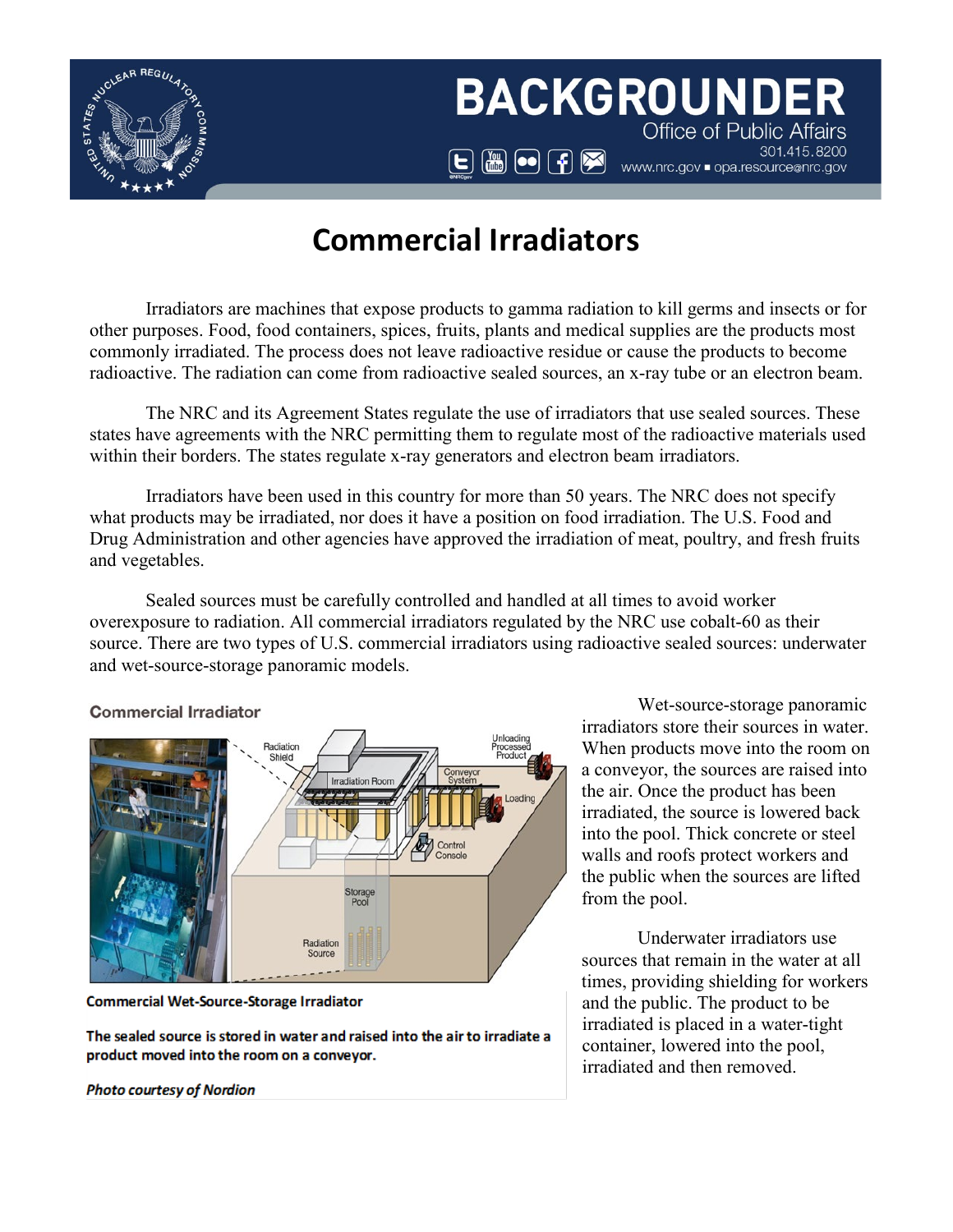Properly designed and operated commercial irradiators operate safely and securely and pose no significant risk to workers or the public. In most cases, exposure to workers is so low it cannot be detected or distinguished from natural background radiation. (Each year, Americans receive about 300 millirems due to background radiation from natural sources.) The significant shielding required for these facilities means the public receives little, if any, exposure from the sources. NRC regulations limit the exposure to the public from a licensed facility to 100 millirems per year.

There are about 50 commercial irradiators in the United States. State and local governments can use zoning and planning laws to determine where an irradiation facility may be built.

## **Licensing and Inspection**

Irradiators that use radioactive material must meet all safety and security requirements. These include:

- A company must have a license from the NRC or an Agreement State before obtaining a radioactive sealed source.
- Irradiator facilities and sealed sources must meet design and performance criteria.
- Irradiator facilities must undergo construction monitoring and acceptance testing.
- Operators must meet regulations for operating and emergency procedures, inspection and maintenance, and worker training.
- Operators must be able to detect, assess and respond to any actual or attempted unauthorized access, and must also report any unauthorized access or other suspicious activities to the NRC.

NRC and Agreement State license reviewers focus on radiation safety, facility security, the source's integrity, safety system design, and personnel training and experience. The NRC periodically inspects irradiators to ensure compliance with the regulations. If a facility fails to comply, NRC enforcement actions can range from ordering changes to assessing fines or even revoking a license.

### **Accidents and Contamination Events**

The only serious radiation exposure events at U.S. irradiators involved two radiation-related injuries decades ago. In June 1974, an operator in Parsippany, N.J., walked into a room with an exposed source, saw it and quickly left. He developed observable symptoms of radiation sickness. In September 1977, an operator in Rockaway, N.J., entered a room while a source was unshielded. This worker also received a dose large enough to cause radiation sickness symptoms. Both overexposures occurred because of bypassed safety systems or failure to follow procedures. Two other workers died, unrelated to radiation exposure, in an accident moving materials to be processed at a U.S. irradiator.

Two cases of contaminated soil at U.S. irradiators required extensive cleanup. In 1988 in Decatur, Ga., an irradiator source leaked. The source dissolved easily in water, similar to table salt. The leak contaminated the facility and some surrounding soil. The cleanup work was costly to the facility's operator and the U.S. Department of Energy, which had supplied the source. No members of the public were exposed. In Dover, N.J., in 1982, a damaged cobalt-60 source contaminated water that was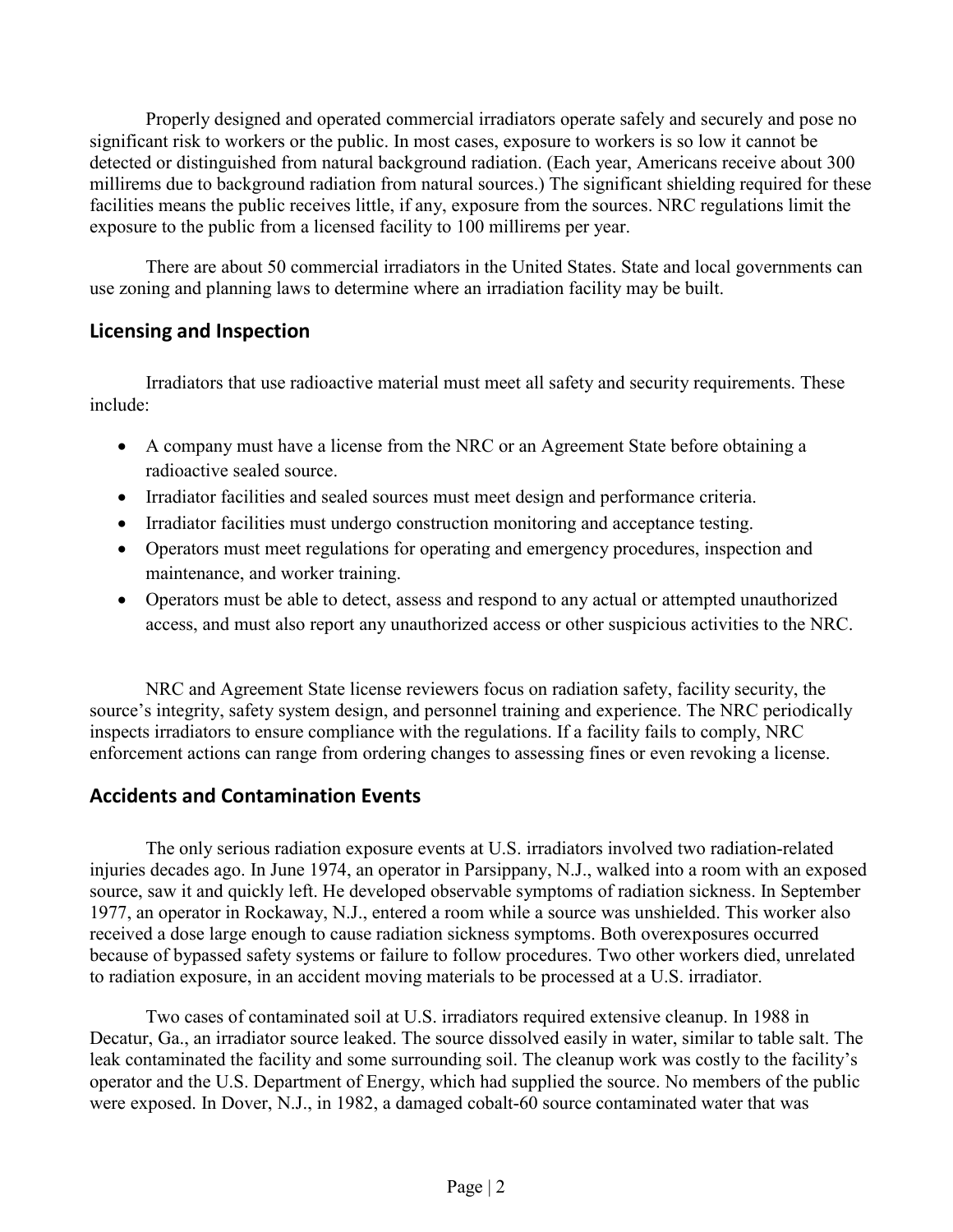released to the facility floor and surrounding soil. Extensive cleanup was required, but again there was no exposure to the public. Neither event affected groundwater sources.

The NRC reviewed the causes of various incidents, developing strict requirements designed to reduce the risk of future incidents. They ensure the facilities have safety features and redundancies to minimize the possibility of radiation exposure to workers and the public, and security measures to prevent unauthorized access to the sources. These regulations, implemented in 1993, are known as 10 CFR (Code of Federal Regulations) [Part 36](https://www.nrc.gov/reading-rm/doc-collections/cfr/part036/) and 10 CFR [Part 37,](https://www.nrc.gov/reading-rm/doc-collections/cfr/part037/) respectively.

The 2011 earthquake and tsunami that struck the Fukushima Daiichi nuclear power plants in Japan prompted the NRC to review the generic facility design of commercial irradiators to determine if engineering controls and barriers are sufficient to protect the health and safety of the public and workers in the event of similar natural disasters. The NRC concluded that natural phenomena such as tsunamis, earthquakes, hurricanes, or fire are unlikely to cause a loss of control of radioactive material that might harm the public or the environment.

### **Shipment and Disposal of Radioactive Sources**

Suppliers of radioactive sources must ensure their shipping packages are sufficiently robust and meet NRC standards. They must also follow U.S. Department of Transportation regulations when they transport radioactive materials. The sources are usually returned to the supplier once their radioactivity levels have dropped and they can no longer efficiently irradiate material. Again, NRC and Department of Transportation requirements must be met when sources are returned.

### **Security of Radioactive Sources**

The NRC's security requirements for irradiators account for possible hostile actions. While no specific credible threats have developed against U.S. irradiators, the NRC required enhanced security at irradiation facilities after the events of September 2001.

Before receiving a license, the facility owner must take very specific actions to secure the irradiator and its sources. Those measures must be in place before radioactive sources are loaded into the irradiator. The NRC has considered a number of scenarios involving a terrorist obtaining a radioactive source and using it to build a so-called "dirty bomb." That review found it would be extremely difficult to use a cobalt-60 source to contaminate a wide area.

#### **Emergency Procedures**

The NRC requires irradiator operators to coordinate with local and state emergency response agencies in case of an emergency. Operators must have procedures for handling a variety of emergencies, including fires, earthquakes, tornadoes, loss of power, leaking sources and water leaks from the storage pool. Those procedures must be in place before the NRC will issue a license.